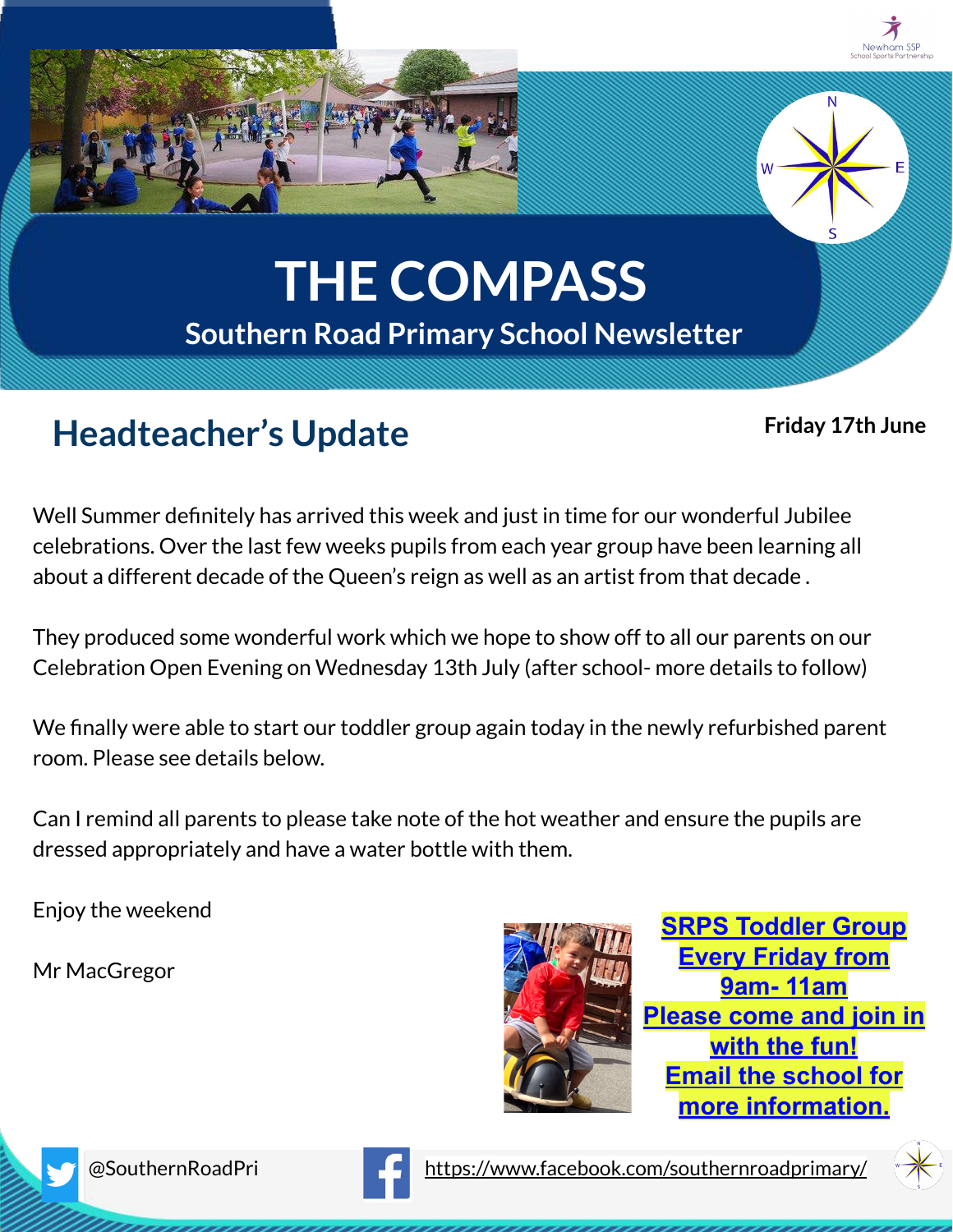|                                                                                                   | <b>Southern Road Most</b><br>Played!                                                            |
|---------------------------------------------------------------------------------------------------|-------------------------------------------------------------------------------------------------|
|                                                                                                   | 6LT, 5CW and 4DL<br>100%                                                                        |
| Nuru 6LT 7.9s<br>faster!                                                                          | 2. 6MC, 6NA, 4LV and<br>4KB 97%                                                                 |
| <b>Improvement in Studio Speed</b><br>over the last 7 days<br><b>Jasharn 6LT</b><br>6.64s faster! | 3TP and 5PG 93%<br>4. 5VP 90%<br>5.<br>3CD 68%                                                  |
| Mustafa 4KB 1.41s<br>faster!                                                                      | Most improved! These are the children<br>who have made the most progress in<br>speed this week! |

| <b>Event</b>                                 | <b>Date</b>                                   |
|----------------------------------------------|-----------------------------------------------|
| Y6 residential group trip to 'Go Aoe'        | Wednesday 22nd June                           |
| Class/Group Photos                           | Thursday 23rd June                            |
| Y6 residential group trip to 'Nuclear Races' | Friday 24th June                              |
| Sports Day                                   | Wednesday 29th June- Friday 1st July          |
| Tutor mate celebration-Year 1 and Year 2     | Tuesday 5th July                              |
| Year 6 Performance                           | Tuesday 5th July - After school-time tbc      |
| <b>Cross Country</b>                         | Thursday 7th July                             |
| Year 6 at Chessington                        | Monday 11th July                              |
| <b>Celebration Evening</b>                   | Wednesday 13th July                           |
| Year 6 Graduation                            | Monday 18th July                              |
| Last day of term-                            | Thursday 21st July<br>School to Finish 1.30pm |



y

Contact: 0208 471 9048

╰



info@southernroadprimary.com

\_\_\_\_\_\_\_\_\_\_\_\_\_

@SouthernRoadPri

<u>. . . . . . . . . .</u>